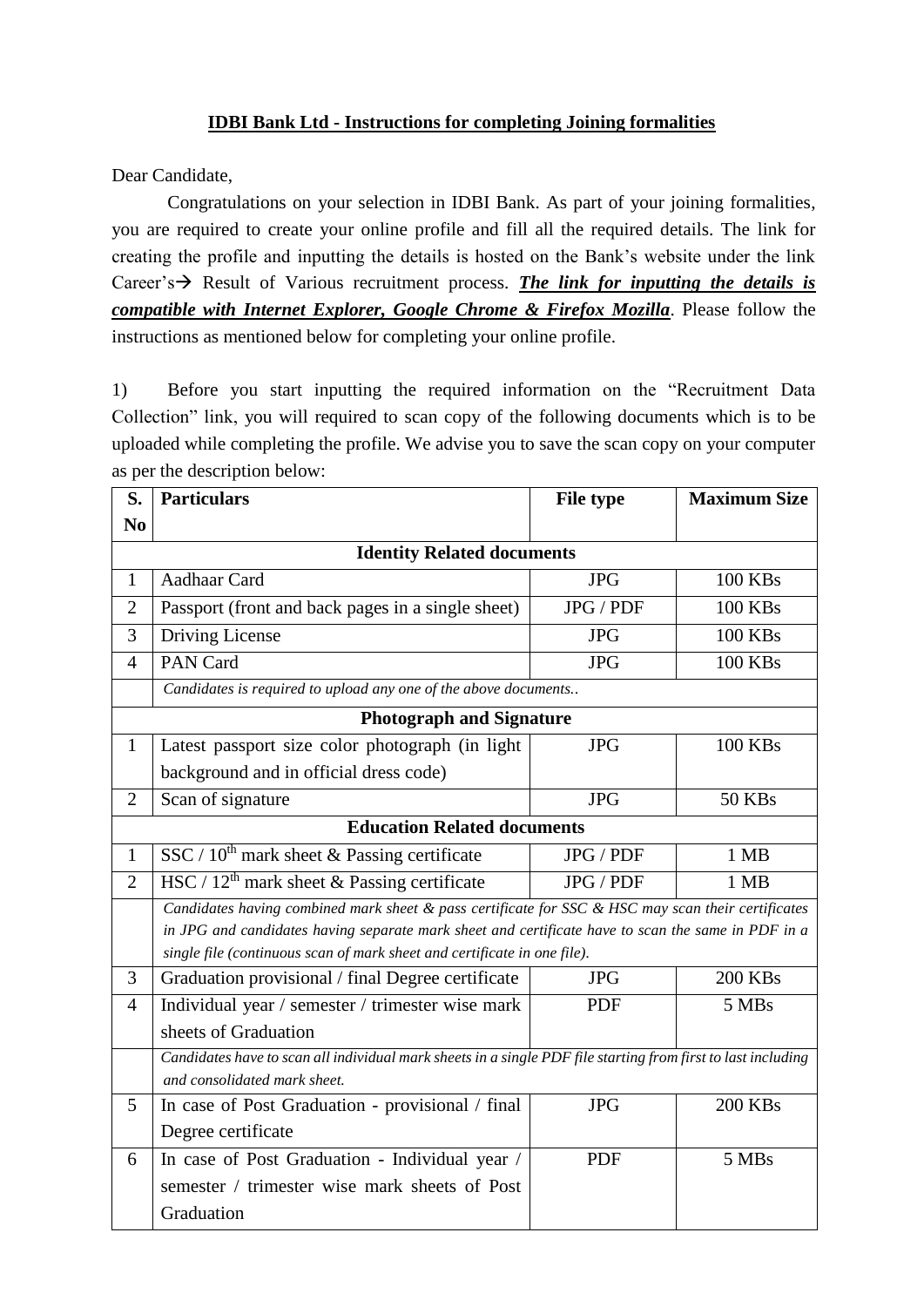|                                                                       | Candidates have to scan all individual mark sheets in a single PDF file starting from first to last including<br>and consolidated mark sheet.                                                                                                                                         |                  |                |  |
|-----------------------------------------------------------------------|---------------------------------------------------------------------------------------------------------------------------------------------------------------------------------------------------------------------------------------------------------------------------------------|------------------|----------------|--|
| 7                                                                     | In case of dual Graduation / Post Graduation -                                                                                                                                                                                                                                        | <b>JPG</b>       | <b>200 KBs</b> |  |
|                                                                       | provisional / final Degree certificate                                                                                                                                                                                                                                                |                  |                |  |
| 8                                                                     | In case of dual Graduation / Post Graduation -                                                                                                                                                                                                                                        | <b>PDF</b>       | 5 MBs          |  |
|                                                                       | Individual year / semester / trimester wise mark                                                                                                                                                                                                                                      |                  |                |  |
|                                                                       | sheets of Post Graduation                                                                                                                                                                                                                                                             |                  |                |  |
| Only for candidates belonging to SC / ST / OBC                        |                                                                                                                                                                                                                                                                                       |                  |                |  |
| 1                                                                     | <b>Caste Certificate</b>                                                                                                                                                                                                                                                              | <b>JPG / PDF</b> | 1 MB           |  |
|                                                                       | Candidates having caste certificate in one page only may scan their certificate in JPG and candidates                                                                                                                                                                                 |                  |                |  |
|                                                                       | having their caste certificate in two or more pages have to scan the same in PDF in a single file                                                                                                                                                                                     |                  |                |  |
|                                                                       | (continuous scan in one file).                                                                                                                                                                                                                                                        |                  |                |  |
| <b>Only for Persons with Disability (Differently able) candidates</b> |                                                                                                                                                                                                                                                                                       |                  |                |  |
| $\mathbf{1}$                                                          | <b>Disability Certificate</b>                                                                                                                                                                                                                                                         | JPG / PDF        | 1 MB           |  |
|                                                                       | Candidates having Medical / Disability certificate in one page only may scan their certificate in JPG and                                                                                                                                                                             |                  |                |  |
|                                                                       | candidates having their certificate in two or more pages have to scan the same in PDF in a single file                                                                                                                                                                                |                  |                |  |
|                                                                       | (continuous scan in one file).                                                                                                                                                                                                                                                        |                  |                |  |
| Only for candidates availing Ex-serviceman benefits                   |                                                                                                                                                                                                                                                                                       |                  |                |  |
| $\mathbf{1}$                                                          | Discharge certificate clearly indicating that the required                                                                                                                                                                                                                            | JPG / PDF        | 500 Kbs        |  |
|                                                                       | service has been completed                                                                                                                                                                                                                                                            |                  |                |  |
| Only for candidates who have job experience                           |                                                                                                                                                                                                                                                                                       |                  |                |  |
| $\mathbf{1}$                                                          | Any one of Company ID Card / Salary slip / offer letter if                                                                                                                                                                                                                            | JPG / PDF        | 500 Kbs        |  |
|                                                                       | presently working                                                                                                                                                                                                                                                                     |                  |                |  |
| $\overline{2}$                                                        | Experience / Relieving letter clearly indication date of                                                                                                                                                                                                                              | JPG / PDF        | <b>200 Kbs</b> |  |
|                                                                       |                                                                                                                                                                                                                                                                                       |                  |                |  |
|                                                                       |                                                                                                                                                                                                                                                                                       |                  |                |  |
|                                                                       |                                                                                                                                                                                                                                                                                       |                  |                |  |
|                                                                       | of candidate having multiple experiences, please note that you will require submitting the original                                                                                                                                                                                   |                  |                |  |
|                                                                       | relieving letter from the last employer and copies of other relieving letter/ experience certificate at the                                                                                                                                                                           |                  |                |  |
|                                                                       |                                                                                                                                                                                                                                                                                       |                  |                |  |
|                                                                       | joining and relieving of last organization if not presently<br>working<br>Candidates who have more than one job experience may upload the documents as listed above. In case<br>time of joining. Candidates who are presently working in other organization have to resign only after |                  |                |  |

- 2) **Instructions for Scanning of documents:** You may scan the documents using a scanner / mobile applications like Cam-scanner for scanning the documents.
	- Ensure that the size of the scanned documents / image is not more than size as specified.
	- Please check the documents that the same has been scanned properly and is easily readable before uploading the same.
	- Please set the camera / scanner resolution / DPI if the size of file is beyond the accepted value and again scan the documents.
- 3) Candidates may please note that few details provided by them at the time of registration with IBPS will be pre-filled in this application for e.g. Name, Date of Birth, and Category etc. and will not be editable. Candidates are also advised to properly fill the entire data as the same will be captured as their official record in Bank.